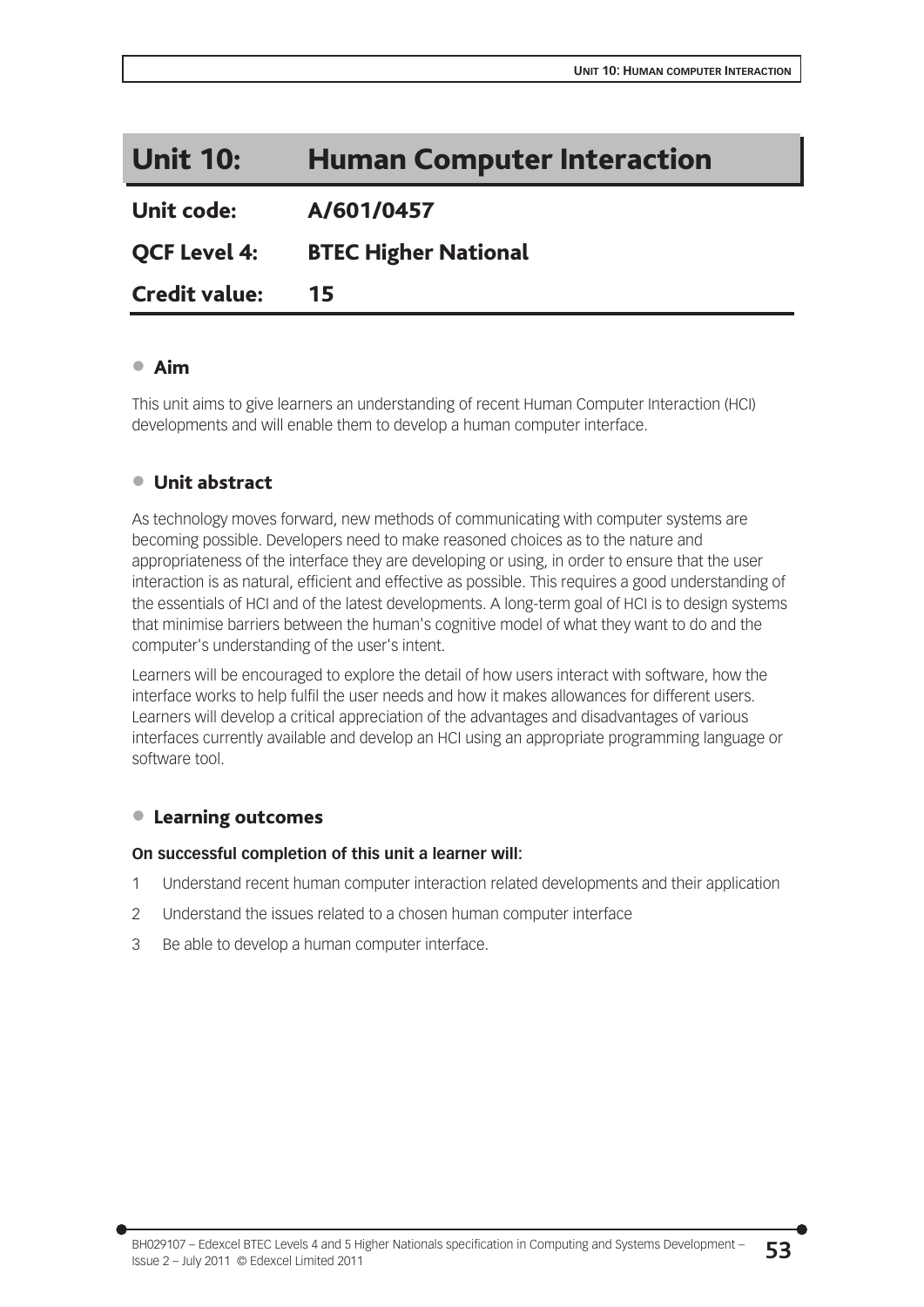## Unit content

### 1 **Understand recent human computer interaction related developments and their application**

*HCI*: historical development; motivation; techniques; guidelines; principles; standards.

*Developments in technology*: changing workstation environments eg screens, keyboards, pointing devices; other non standard input/output devices eg speech recognition; related processing developments and information storage possibilities

*Developments in HCI*: examples *eg* virtual machines with command line input, graphical interfaces, screen design for intensive data entry; intelligent HCIs; virtual personas; changing concepts of 'look and feel'

*User issues*: range of users eg expert, regular, occasional, novice, special needs; ergonomics; human information processing; impact on the workplace

*Development of systems*: new developments eg event-driven systems, use of multimedia; modelling techniques; implication of new developments on user interfaces; implication of developments on hardware eg storage, processing requirements; convergence of systems

*Applications*: selection of HCIs eg touchscreen, voice activated

### 2 **Understand the issues related to a chosen human computer interface**

*User characteristics*: human memory: knowledge representation; perception; attention; reasoning; communication; skills and skills acquisition; user's cognitive model; use of metaphors and the consequences on the design of HCI

*Health and safety considerations*: ergonomics and the surrounding environment eg lighting, seating; specific concerns eg Repetitive Strain Injury (RSI); legal implications

*Wider considerations*: costs; training; system requirements eg hardware, software, communications; information storage; health and safety

### 3 **Be able to develop a human computer interface**

*Modelling the interface*: mapping the system functionality to the conceptual model; grouping of the tasks into logical sets

*Analysis*: task analysis; user-centred methodologies eg storyboarding, user needs analysis; HCI options; usability objectives eg performance or response requirements

*Design*: rules and heuristics for HCI design; review of proprietary examples; supporting information eg context sensitive help, online help/documentation; design tools; design principles eg tolerance, simplicity, consistency, provision of feedback.

*Production*: selection of tools; production of interface; testing

*Evaluating an HCI*: functionality characteristics eg keystroke effort per task; ability to navigate within the system; ability to configure the HCI; user satisfaction against requirements; use of quality metrics eg Fitt's Law, Keystroke Level Method; test documentation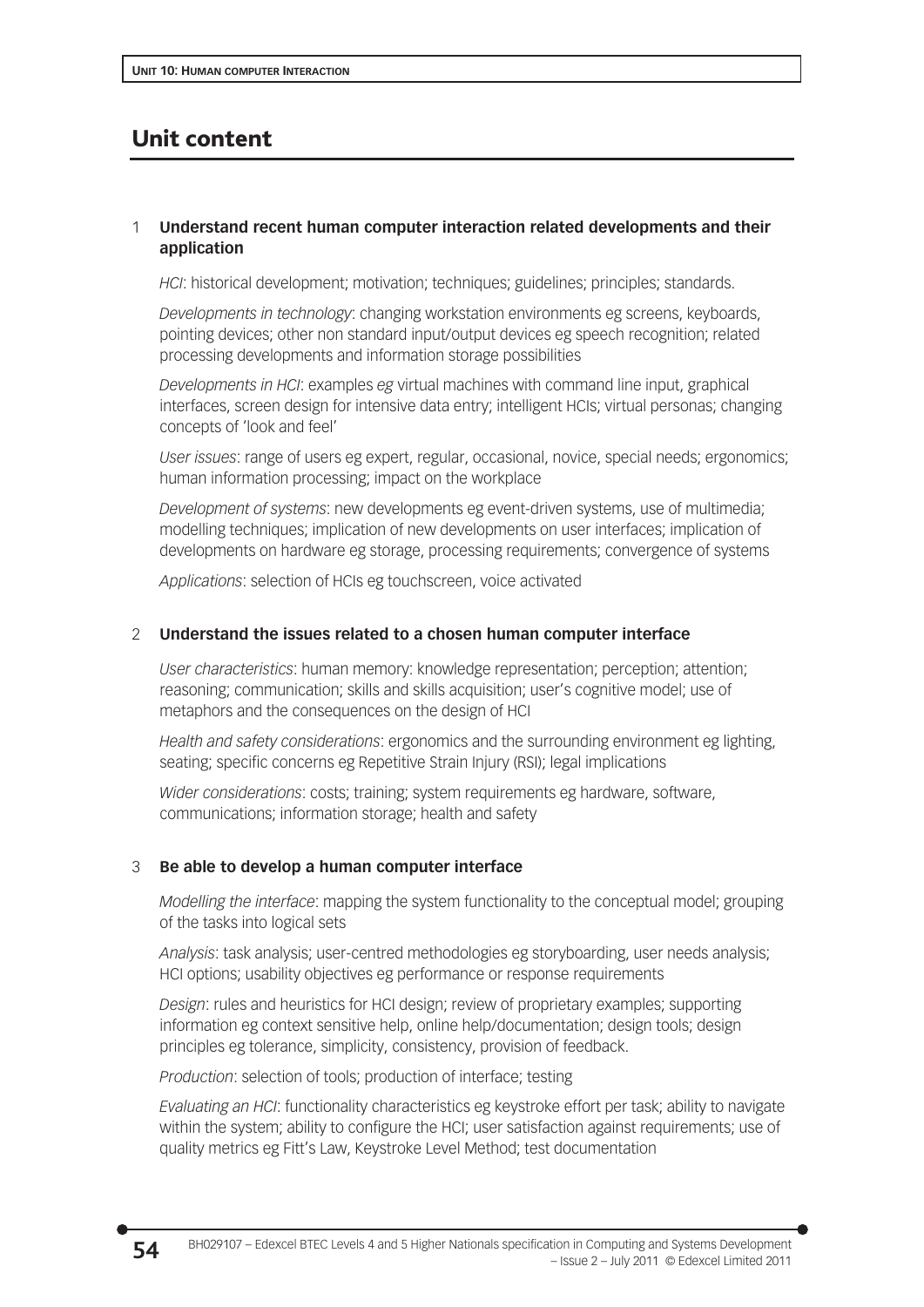## Learning outcomes and assessment criteria

| <b>Learning outcomes</b>                                                                                            |     | <b>Assessment criteria for pass</b>                                               |
|---------------------------------------------------------------------------------------------------------------------|-----|-----------------------------------------------------------------------------------|
| On successful completion of<br>this unit a learner will:                                                            |     | The learner can:                                                                  |
| LO <sub>1</sub><br>Understand recent human<br>computer interaction related<br>developments and their<br>application |     | 1.1 evaluate recent HCI related developments and their<br>applications            |
|                                                                                                                     |     | 1.2 discuss the impact of HCI in the workplace                                    |
| LO <sub>2</sub>                                                                                                     |     | discuss the issues related to user characteristics for a<br>2.1<br>chosen HCI     |
| Understand the issues related to<br>a chosen human computer<br>interface                                            |     |                                                                                   |
| LO <sub>3</sub><br>Be able to develop a human<br>computer interface                                                 |     | 3.1 design and create a human computer interface for a<br>specified application   |
|                                                                                                                     |     | 3.2 explain the principles that have been applied to the<br>design                |
|                                                                                                                     |     | 3.3 critically review and test an interface                                       |
|                                                                                                                     | 3.4 | analyse actual test results against expected results to<br>identify discrepancies |
|                                                                                                                     |     | 3.5 evaluate independent feedback and make<br>recommendations for improvements    |
|                                                                                                                     |     | 3.6 create onscreen help to assist the users of an interface                      |
|                                                                                                                     |     | 3.7 create documentation for the support and maintenance<br>of an interface.      |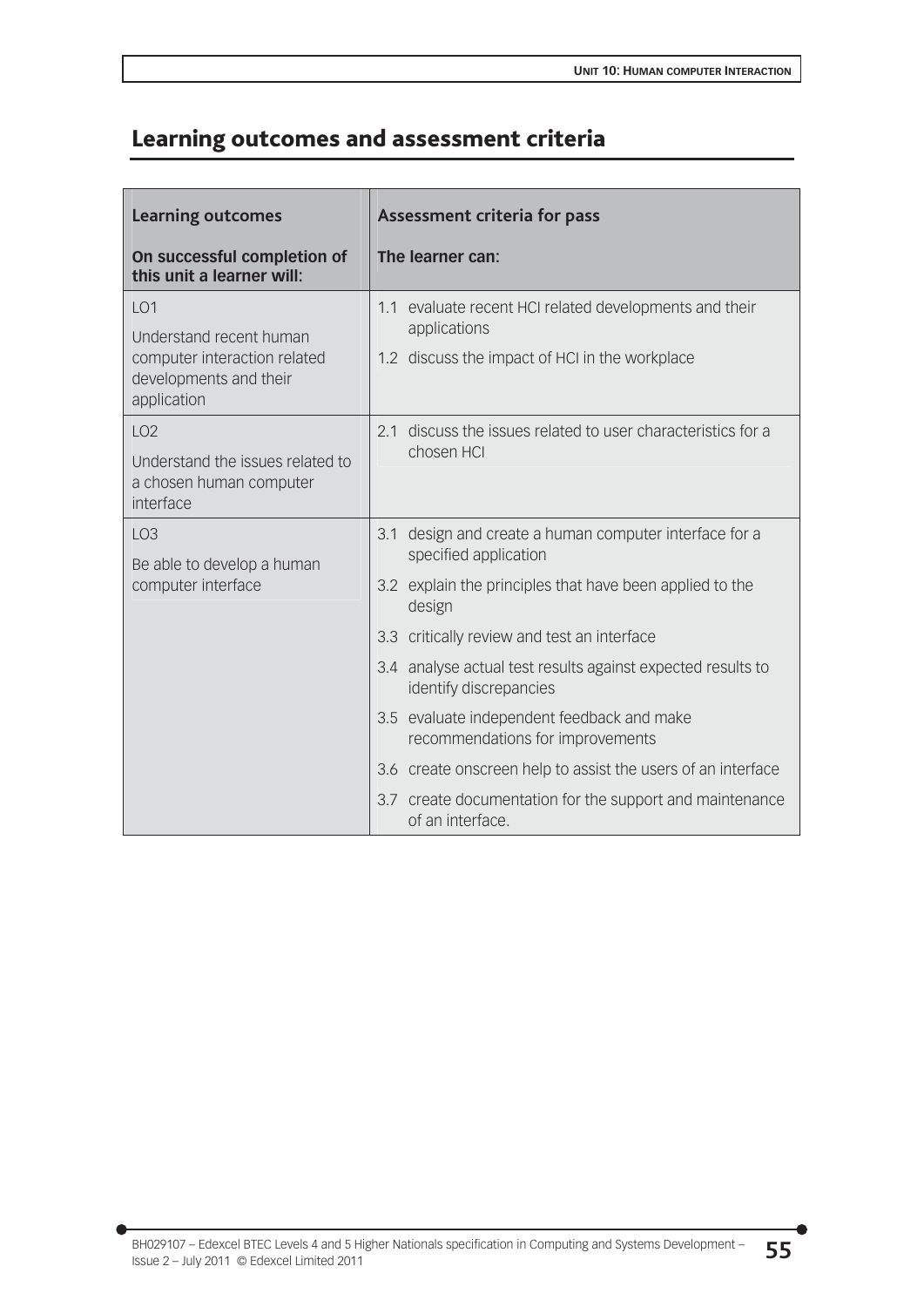## Guidance

### Links to National Occupational Standards, other BTEC units, other BTEC qualifications and other relevant units and qualifications

The learning outcomes associated with this unit are closely linked with:

| Level 3                                | Level 4                                                  | Level 5                                            |
|----------------------------------------|----------------------------------------------------------|----------------------------------------------------|
| Unit 23: Human Computer<br>Interaction | Unit 11: Digital Media in Art<br>and Design              | Unit 37: Digital Image<br>Creation and Development |
|                                        | Unit 12: 2D, 3D, and Time-<br>based Digital Applications | Unit 38: 3D Computer<br>Modelling and Animation    |
|                                        | Unit 13: Multimedia Design<br>and Authoring              |                                                    |
|                                        | Unit 14: Website Design                                  |                                                    |

This unit has links to the Level 4 and Level 5 National Occupational Standards for IT and Telecoms Professionals, particularly the areas of competence of:

Human Computer Interaction/Interface (HCI) Design.

### Essential requirements

Learners must have access to a cross-section of applications on differing platforms presenting a range of HCI. Learners should also have access to a development environment that allows rapid prototyping.

This unit must be a balance between theory and practical experience. Learners must be exposed to a range of HCIs as possible, and be encouraged to criticise them. Where possible, tools for developing software prototypes must be used to allow the rapid production of HCIs. The design of the HCI must be seen as an integral part of the software development process.

Evidence can be obtained from investigating a wide range of HCI applications. Learners must show that they are capable of identifying the main features of a given HCI, that they can diagnose the failings of the interface and propose improvements in the light of user needs.